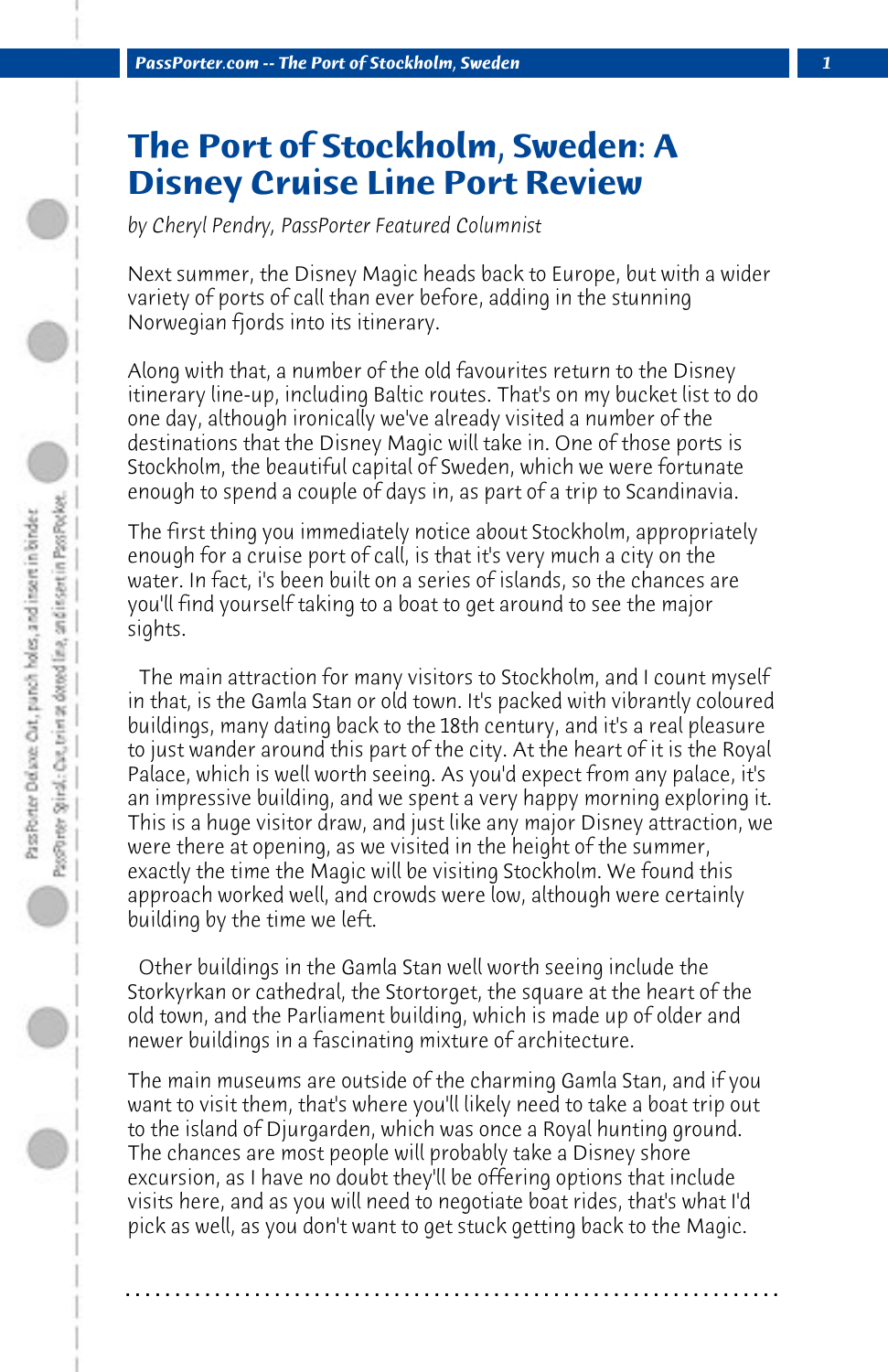So what's out at Djurgarden that's worth visiting? For me, the top attraction is the Vasa Museum, which is home to the Royal warship the Vasa. It dates from the 17th century, and is really something to see, as it's been beautifully conserved, and of course being Royal, is covered in beautiful decorations, giving you a good idea of how much work went into creating it. Sadly, the Vasa has what can only be described as a chequered history. It capsized in Stockholm harbour in 1628 with the loss of around 50 people. As it was supposed to be the pride of the country's navy, it didn't look good, and that's probably why it was left lying on the bottom of the harbour until it was discovered in 1956. It took many years before it could go on display to the public though, with the museum only opening in 1990.

 Disney may add in some excursions that include Skansen, which was the world's first open air museum when it opened in 1891, as it's a huge draw for families. It shows how people once lived in Sweden, with homes, farms and even animals. A firm favourite for many visitors are the bears and I have to say we spent some serious time admiring these beautiful animals.

 Since our visit to Djurgarden, a new attraction has opened its doors, and it's one I'd certainly love to see one day. It's ABBA The Museum, celebrating the lives and music of the famous foursome, and is just a 10 minute walk from the Vasa Museum.

 One thing that Disney are likely to offer are trips out on the water, as that is a beautiful way to see Stockholm. A boat trip may just be a way of getting in between the various different attractions, but there are also sightseeing options, and they're well worth taking too, unless you really want to get your feet on dry land for a while that is!

 Another way to get a wonderful view of Stockholm that will be a lot more energetic and will require more planning is to visit the tower of Stockholm City Hall. It's 106 metres high, and it is quite the hike to get up it, but the view when you get there is worth it. If this is something that interests you, you're best off heading there as early as you can, as only limited numbers of people are allowed up it from opening time at 9:15am each morning, and tickets can only be bought on the day. The city hall itself is also well worth seeing, although the only way to get inside is by taking a guided tour. It's home to some amazing rooms, and every year plays host to the annual Nobel Prize festivities in December.

 There are so many choices for what will be a busy day in Stockholm. We spent a couple of nights in the city on our visit, and there are still things we didn't get round to visiting, like the royal palace of

**. . . . . . . . . . . . . . . . . . . . . . . . . . . . . . . . . . . . . . . . . . . . . . . . . . . . . . . . . . . . . . . . . .**